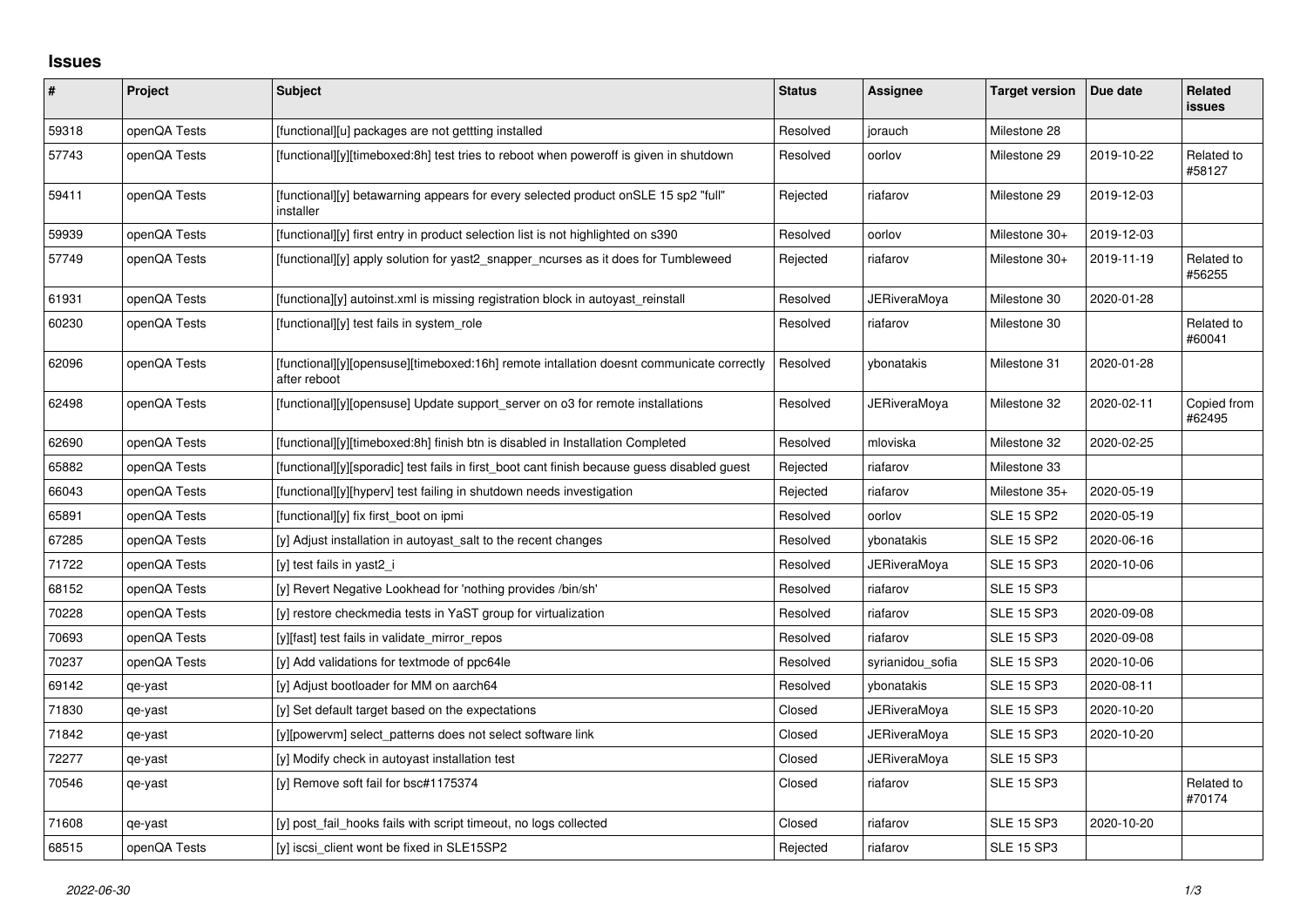| $\vert$ # | Project            | <b>Subject</b>                                                                      | <b>Status</b> | <b>Assignee</b>     | <b>Target version</b> | Due date   | Related<br><b>issues</b>                      |
|-----------|--------------------|-------------------------------------------------------------------------------------|---------------|---------------------|-----------------------|------------|-----------------------------------------------|
| 72274     | qe-yast            | [y] nfs mount timeout investigation                                                 | Rejected      | riafarov            | <b>SLE 15 SP3</b>     |            |                                               |
| 95455     | openQA Tests       | [qac][kernel] Make record_soft_failure shows error as regression                    | New           |                     |                       |            |                                               |
| 54041     | openQA Project     | test terminates in openga in scenario with raid partitioning                        | Resolved      | okurz               |                       |            |                                               |
| 55949     | openQA Tests       | [functional][y] yaml schedulers are not found                                       | Resolved      | riafarov            |                       |            |                                               |
| 59012     | openQA Tests       | [functional][y] test fails in yast_sysconfig                                        | Resolved      | riafarov            |                       |            |                                               |
| 61100     | openQA Tests       | [functional][y] test fails in scc_registration                                      | Resolved      | riafarov            |                       |            |                                               |
| 55151     | openQA Project     | [functional][y] provide message explaining the failure in script_run                | Resolved      | ybonatakis          |                       | 2019-10-08 |                                               |
| 69862     | openQA Tests       | [y] supportserver_generator_from_hdd fails for x86_64                               | Resolved      | ybonatakis          |                       | 2020-08-25 |                                               |
| 112442    | openQA auto review | auto_review:"'systemctl --no-pager start slurmctld' failed":force_result:softfailed | Resolved      | ybonatakis          |                       |            |                                               |
| 91941     | openQA Tests       | [gac] test fails in docker runc                                                     | Resolved      | ybonatakis          |                       |            |                                               |
| 108581    | openQA Tests       | False softfails in scc_registration                                                 | Resolved      | ybonatakis          |                       |            |                                               |
| 62495     | openQA Tests       | [functional][y][opensuse] Update support_server on o3 for remote installations      | Closed        |                     |                       |            | Copied to<br>#62498                           |
| 49697     | openQA Project     | [Bug] Needle panel shows incorrect matches                                          | Rejected      |                     |                       |            |                                               |
| 59061     | openQA Tests       | test fails in installation                                                          | Rejected      |                     |                       |            |                                               |
| 64165     | openQA Tests       | [functional][y][periodic] test fails in nis_server                                  | Rejected      |                     |                       |            |                                               |
| 68908     | openQA Tests       | [y] Remove deprecated sections from autoyast profile                                | Rejected      |                     |                       |            |                                               |
| 55964     | openQA Tests       | [functional][y] test fails in scc_registration because of missing step              | Rejected      | riafarov            |                       |            |                                               |
| 59309     | openQA Tests       | [Functional][y]test fails in verify_ext4                                            | Rejected      | riafarov            |                       |            |                                               |
| 59312     | openQA Tests       | [functional][y] could not resolv repos urls                                         | Rejected      | riafarov            |                       |            |                                               |
| 65858     | openQA Tests       | [functional] ppc64le iso is not bootable                                            | Rejected      | riafarov            |                       |            |                                               |
| 64328     | openQA Tests       | [functional][y] fix hostname_inst from btrfs_libstorage-ng                          | Rejected      | ybonatakis          |                       |            |                                               |
| 66427     | openQA Project     | openqa-cli cant trigger single job                                                  | Rejected      | ybonatakis          |                       |            |                                               |
| 58319     | openQA Project     | [openqa-client] make --form visible in the help output                              | Resolved      | mkittler            | Done                  |            |                                               |
| 65447     | qe-yast            | [functional][y] Extend form of salt-formulas test                                   | New           |                     | future                |            |                                               |
| 69259     | qe-yast            | [y] Test fully qualified domain name as an input for yast2-network                  | New           |                     | future                |            |                                               |
| 71026     | qe-yast            | [y] Validate updated package version with self_update                               | New           |                     | future                |            |                                               |
| 65088     | openQA Tests       | [functional][y] Verify writing conflict from YaST in 70-yast.conf                   | Resolved      |                     | future                | 2020-07-14 | Copied from<br>#61073                         |
| 70726     | openQA Tests       | [y] Generate dud file dynamically instead of relying on urls                        | Resolved      | <b>JERiveraMoya</b> | future                | 2020-09-22 |                                               |
| 68146     | openQA Project     | Implement colored and interactive logs                                              | Resolved      | okurz               | future                |            | Related to<br>#34978,<br>Related to<br>#16180 |